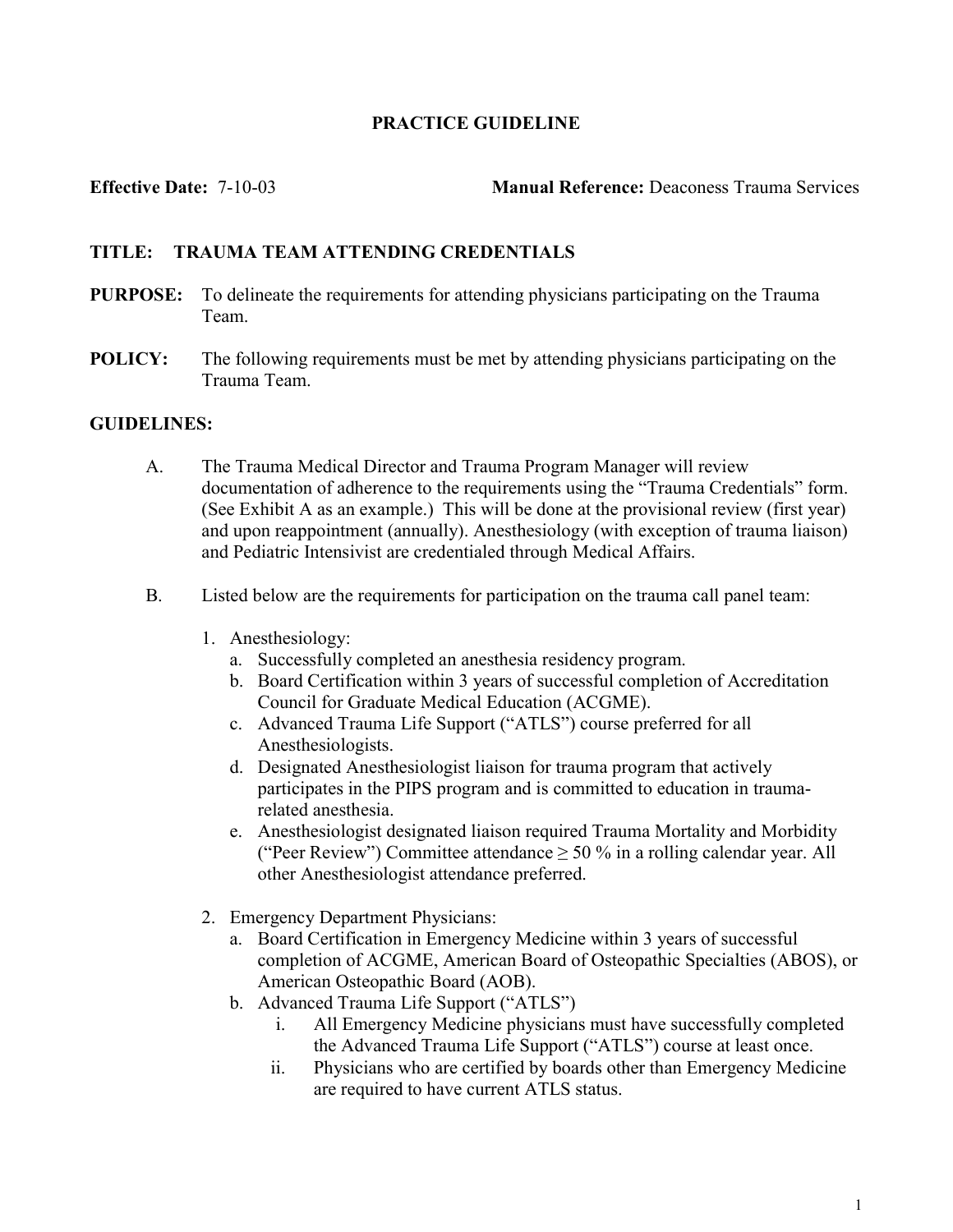- iii. If the emergency medicine physician is board certified in another specialty other than Emergency Medicine, they must have received their training in the U.S. or they will be required to be approved through the Alternate Pathway via the ACS. They cannot cover the ED without an ED physician board certified in emergency medicine, and according to State of Illinois should not care for trauma patients.
- iv. Any Emergency Physician hired after January 1, 2017 will be required to be board certified in Emergency Medicine.
- c. Continuing Education
	- i. If Board Certified in Emergency Medicine and participating in MOC, no additional CME required per ACS.
	- ii. If not Board Certified in Emergency Medicine, must have 12 hours of trauma-related Category I CME per year (preferred) or 36 hours of trauma-related Category 1 CME in a 3-year period.
- d. ED Designated Liaison required to maintain Trauma Mortality and Morbidity ("Peer Review") Committee attendance  $\geq 50$  % in a rolling calendar year.
- e. Emergency physicians on the call panel must be regularly involved in the care of injured patients.
- f. An Emergency Physician will be present in the Emergency Department at all times.
- 3. Emergency Department Midlevels
	- a. Current Advanced Trauma Life Support ("ATLS") certification if caring for trauma patients in the Emergency Department.
	- b. 12 hours of trauma-related CME or 36 hours of trauma-related CME in a 3-year period is preferred.
- 4. General Surgery:
	- a. Board Certification or eligible for certification by the American Board of Surgery within 3 years of successful completion of ACGME.
	- b. Current Advanced Trauma Life Support ("ATLS") certification.
	- c. Continuing Education
		- i. If Board Certified in General Surgery and participating in MOC, no additional CME required per ACS.
		- ii. If not Board Certified in General Surgery, must have 12 hours per year of Category 1 trauma-related (preferred) or 36 hours of Category 1 trauma-related CME in a 3-year period.
		- ii. Trauma Medical Director must have 12 trauma-related Category 1 CME external hours
	- d. Trauma Mortality and Morbidity ("Peer Review") Committee attendance must remain  $\geq 50\%$  in a rolling calendar year.
	- e. Trauma Panel surgeons defined as:
		- i. Have privileges in general surgery
		- ii. Participate on the trauma call rosters as primary or back-up
		- iii. Participate in elective and emergency general surgery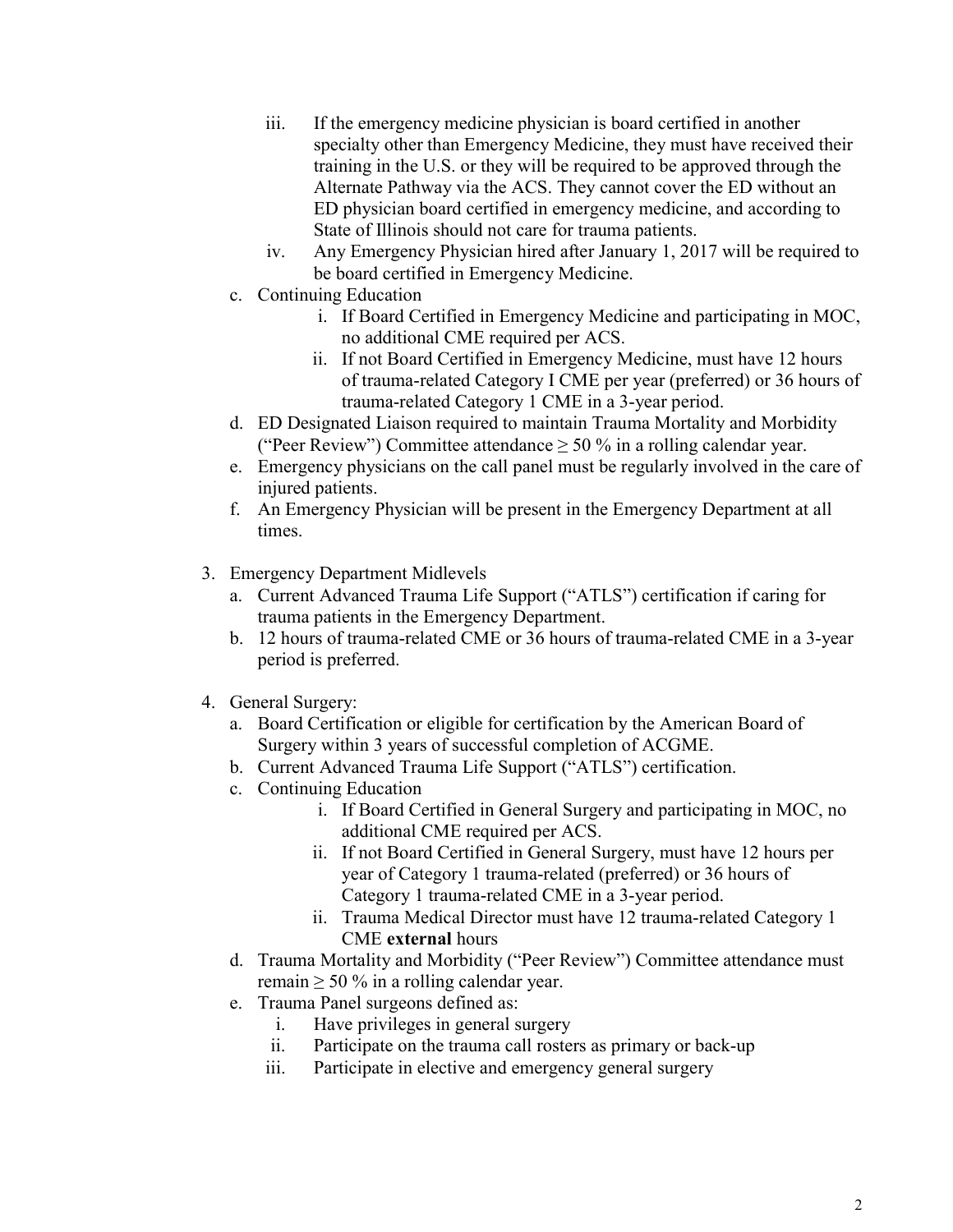- iv. Participate in the organization of trauma protocols by attending Trauma Mortality and Morbidity ("Peer Review") Committee
- v. Complete requirements in the Trauma Surgeon Call Panel Process
- vi. Be credentialed for pediatric trauma care
- 5. Trauma Midlevels
	- a. Actively participate in the initial care of the injured patient under the guidance of the trauma surgeon.
	- b. Must attain Advanced Trauma Life Support ("ATLS") certification within 6 months of hire and remain current thereafter.
	- c. 12 hours of Category 1 trauma-related CME annually (preferred) or 36 hours of Category 1 trauma-related CME in a 3-year period.
	- d. Trauma Mortality and Morbidity ("Peer Review") Committee attendance  $\geq 50\%$ is preferred.
	- e. Have privileges to practice as a midlevel by the hospital.
	- f. Receive annual evaluation by TMD including skill maintenance.
- 6. Neurosurgery:
	- a. Board Certification within 5 years of successful completion of ACGME.
	- b. Advanced Trauma Life Support ("ATLS") course preferred for all Neurosurgeons.
	- c. Continuing Education
		- i. If Board Certified in Neurosurgery and participating in MOC, no additional CME required per ACS.
		- ii. If not Board Certified in Neurosurgery, must have 12 hours of traumarelated Category I CME per year (preferred) or 36 hours of traumarelated Category 1 CME in a 3-year period.
	- d. Designated Neurosurgery Liaison for trauma program that actively participates in the PIPS program.
	- e. Neurosurgery Designated Liaison required to maintain Trauma Mortality and Morbidity ("Peer Review") Committee attendance  $\geq$  50 % in a rolling calendar year. All other Neurosurgeons attendance preferred.
- 7. Orthopedic Surgery
	- a. Board Certification within 5 years of successful completion of ACGME or Fellow of the American College of Surgeons (FACS). After January 1, 2017, all orthopedic surgeons must be board certified regardless of FACS status.
	- b. Advanced Trauma Life Support ("ATLS") course preferred for all Orthopedic surgeons.
	- c. Continuing Education
		- i. If Board Certified in Orthopedic Surgery and in MOC, no additional CME is required per ACS.
		- ii. If not Board Certified in Orthopedic Surgery, must have 12 hours of trauma-related Category I CME per year (preferred) or 36 hours of trauma-related Category 1 CME in a 3-year period.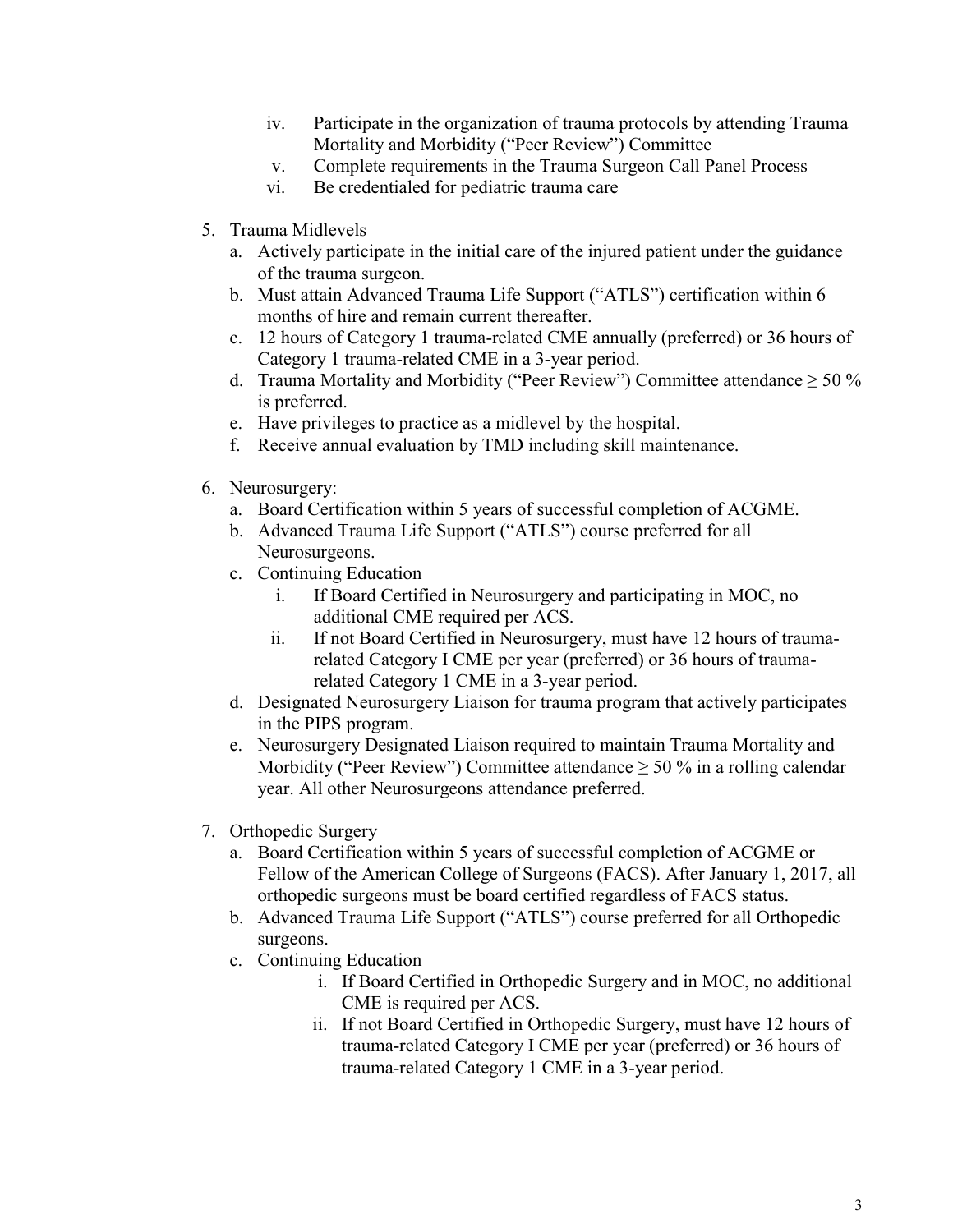- d. Designated Orthopedic Liaison for trauma program actively participates in the PIPS program.
- e. Orthopedic Designated Liaison required Trauma Mortality and Morbidity ("Peer Review") Committee attendance  $\geq 50$  % in a rolling calendar year. All other Orthopedic surgeons' attendance preferred.
- 8. Pediatric Intensivist
	- a. Pediatric Board Certification within 5 years of successful completion of ACGME.
	- b. Pediatric Medical Director ad hoc attendance at Trauma Mortality and Morbidity ("Peer Review") as requested by TMD/TPM for pediatric discussion.
	- c. Advanced Trauma Life Support ("ATLS") certification is preferred.
	- d. Pediatric Medical Director for trauma program actively participates in the PIPS program.
- 9. Critical Care Physicians
	- a. Continuing Education
		- i. If Board Certified in Pulmonology or Critical Care and participating in MOC, no additional CME is required per ACS.
		- ii. If not Board Certified in Pulmonary or Critical Care, must have 12 hours of trauma-related Category I CME per year (preferred) or 36 hours of trauma-related Category 1 CME in a 3-year period
- C. All participating physicians must be in good standing with the hospital (i.e. not on suspension) and have active admitting/practicing privileges.
- D. Physicians will not be listed on the Trauma Call Schedule by the Trauma Director if they do not have current credentials as listed on the physician credentialing forms. The attendance on the Trauma Call Schedule is a privilege extended to qualified physicians by the Medical Director.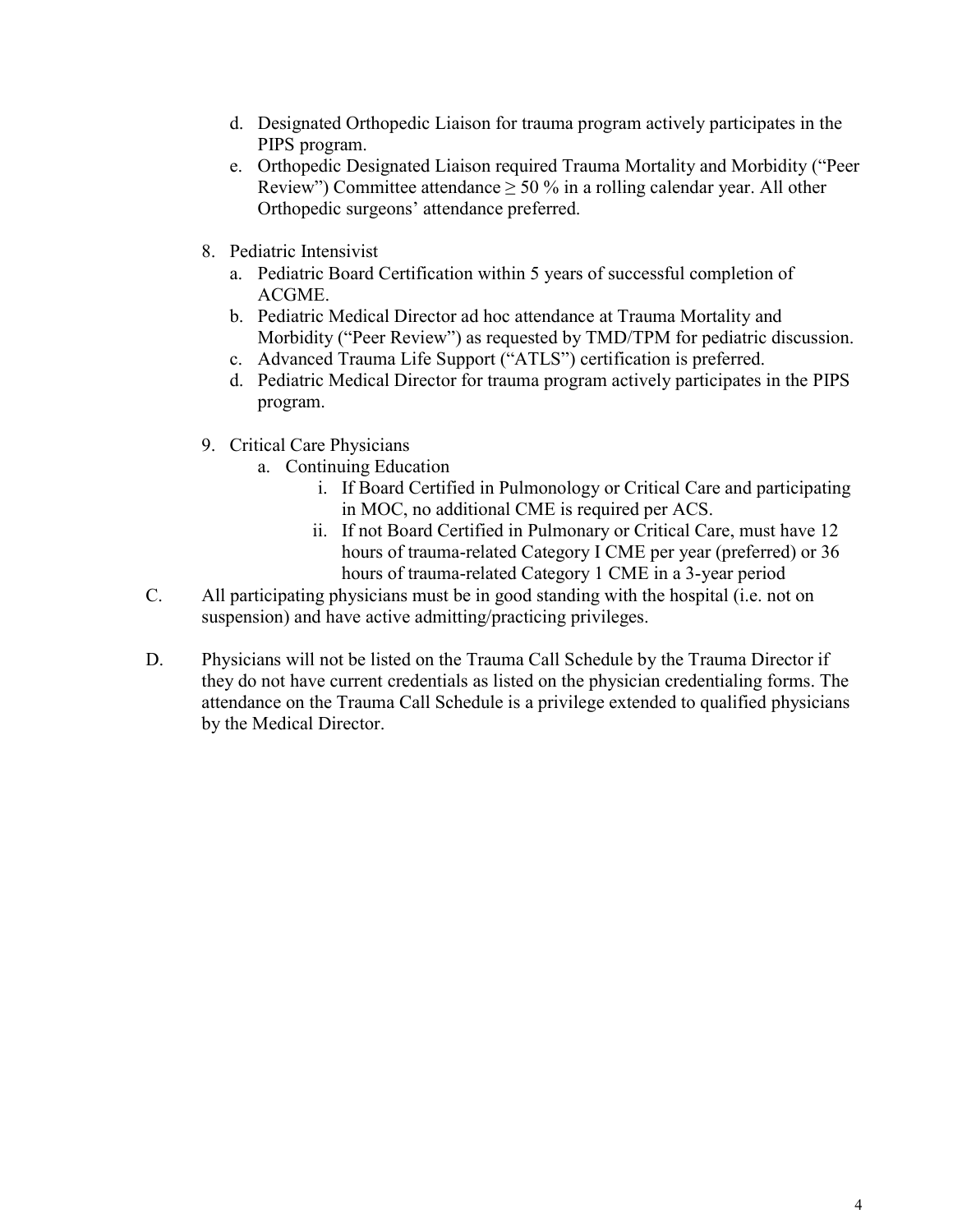## REFERENCES:

Resource for Optimal Care of the Injured Patient: 2014

| <b>REVIEWED DATE</b>             | <b>REVISED DATE</b>             |  |
|----------------------------------|---------------------------------|--|
| Previous dates removed for space | Previous dates remove for space |  |
| JAN 2007                         | <b>JAN 2012</b>                 |  |
| $\vert$ AUG 2014                 | <b>DEC 2013</b>                 |  |
| $\vert$ AUG 2016                 | <b>AUG 2016</b>                 |  |
| JAN 2019                         | <b>JUN 2018</b>                 |  |
| $\parallel$ AUG 2020             | <b>JAN 2020</b>                 |  |
| <b>JUNE 2021</b>                 |                                 |  |